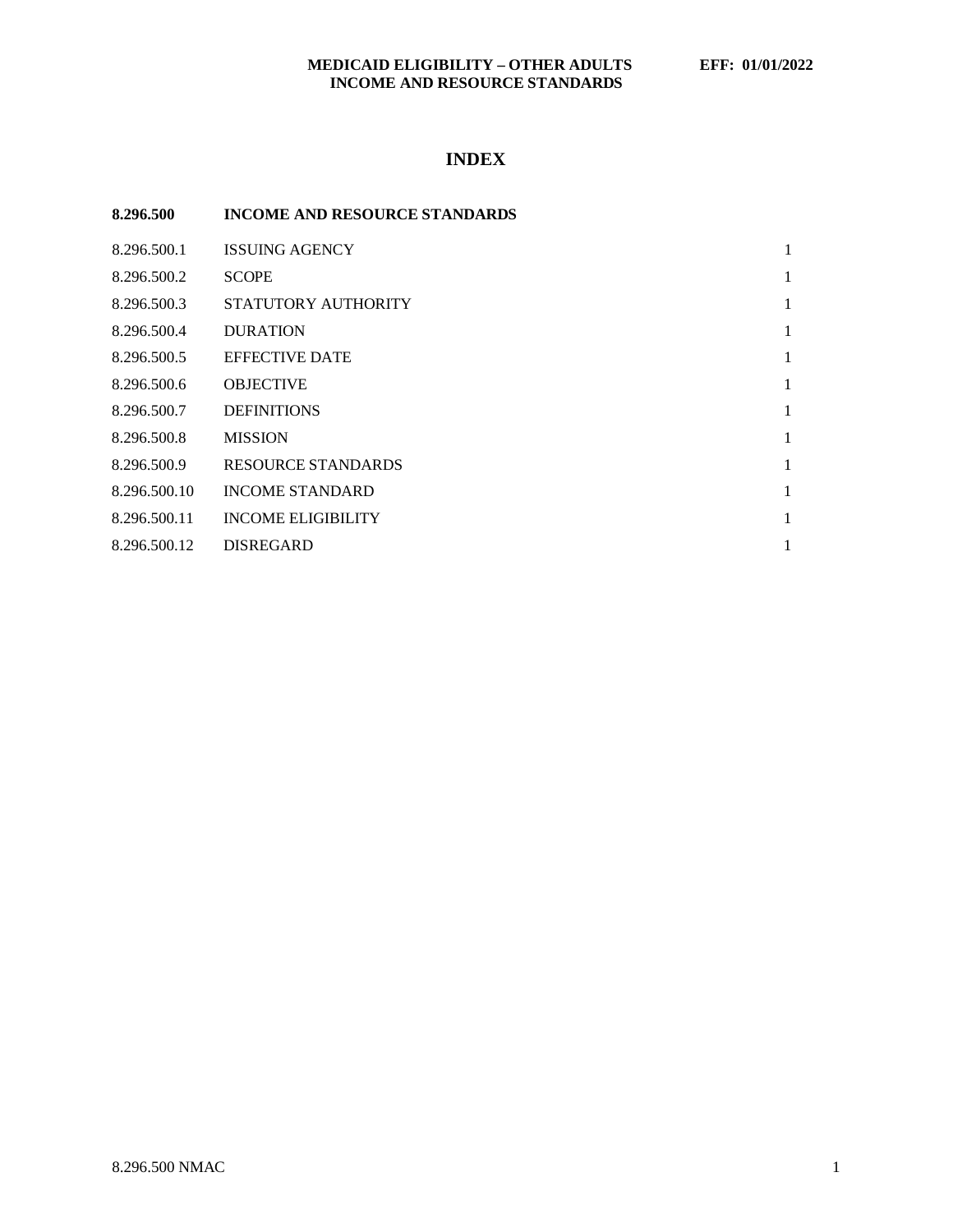#### **TITLE 8 SOCIAL SERVICES CHAPTER 296 MEDICAID ELIGIBILITY - OTHER ADULTS INCOME AND RESOURCE STANDARDS**

<span id="page-1-0"></span>**8.296.500.1 ISSUING AGENCY:** New Mexico Human Services Department (HSD). [8.296.500.1 NMAC - Rp, 8.296.500.1 NMAC, 1/1/2014]

<span id="page-1-1"></span>**8.296.500.2 SCOPE:** The rule applies to the general public. [8.296.500.2 NMAC - Rp, 8.296.500.2 NMAC, 1/1/2014]

<span id="page-1-2"></span>**8.296.500.3 STATUTORY AUTHORITY:** The New Mexico medicaid program is administered pursuant to regulations promulgated by the federal department of health and human services under Title XIX of the Social Security Act as amended or by state statute. See NMSA 1978, Section 27-1-12 et seq. [8.296.500.3 NMAC - Rp, 8.296.500.3 NMAC, 1/1/2014]

<span id="page-1-3"></span>**8.296.500.4 DURATION:** Permanent.

[8.296.500.4 NMAC - Rp, 8.296.500.4 NMAC, 1/1/2014]

<span id="page-1-4"></span>**8.296.500.5 EFFECTIVE DATE:** January 1, 2014, unless a later date is cited at the end of a section. [8.296.500.5 NMAC - Rp, 8.296.500.5 NMAC, 1/1/2014]

<span id="page-1-5"></span>**8.296.500.6 OBJECTIVE:** The objective of this rule is to provide eligibility guidelines when determining eligibility for the medical assistance division (MAD) medicaid program and other health care programs it administers. Processes for establishing and maintaining this category of eligibility are found in the affordable care general provision chapter located at 8.291.400 NMAC through 8.291.430 NMAC. [8.296.500.6 NMAC - Rp, 8.296.500.6 NMAC, 1/1/2014]

<span id="page-1-6"></span>**8.296.500.7 DEFINITIONS:** Refer to 8.291.400.7 NMAC. [8.296.500.7 NMAC - Rp, 8.296.500.7 NMAC, 1/1/2014]

<span id="page-1-7"></span>**8.296.500.8 MISSION:** To transform lives. Working with our partners we design and deliver innovative, high quality health and human services that improve the security and promote independence for New Mexicans in their communities.

[8.296.500.8 NMAC - Rp, 8.296.500.8 NMAC, 1/1/2014; A, 1/1/2022]

<span id="page-1-8"></span>**8.296.500.9 RESOURCE STANDARDS:** There are no resource standards for this category of eligibility. [8.296.500.9 NMAC - Rp, 8.296.500.9 NMAC, 1/1/2014]

#### <span id="page-1-9"></span>**8.296.500.10 INCOME STANDARD:**

**A.** Financial eligibility: An individual's financial eligibility is based on the rules in this chapter and 8.291.430 NMAC.

**B.** Income test: In order to become eligible for other adult medicaid, the total countable income of the budget group must be less than one hundred and thirty-three percent of the federal poverty guidelines found at 8.291.430 NMAC.

[8.296.500.10 NMAC - Rp, 8.296.500.10 NMAC, 1/1/2014; A, 1/1/2022]

<span id="page-1-10"></span>**8.296.500.11 INCOME ELIGIBILITY:** Income methodology is based on modified adjusted gross income (MAGI) in accordance with 42 Code of Federal Regulations (CFR) 435.603. Per 42 CFR 435.603(h)(2) HSD bases financial eligibility on current monthly household income and family size. Current monthly household income is defined as a 30-day period. If an amount of income is received less frequently than monthly, that amount is converted by dividing the total income by the number of months the income is intended to cover. [8.296.500.11 NMAC - Rp, 8.296.500.11 NMAC, 1/1/2014; A, 1/1/2022]

<span id="page-1-11"></span>**8.296.500.12 DISREGARD:** An income disregard according to 8.291.430 NMAC will be given only to individuals whose countable MAGI income is at or above one hundred and thirty-three percent of federal poverty level for the size of the budget group.